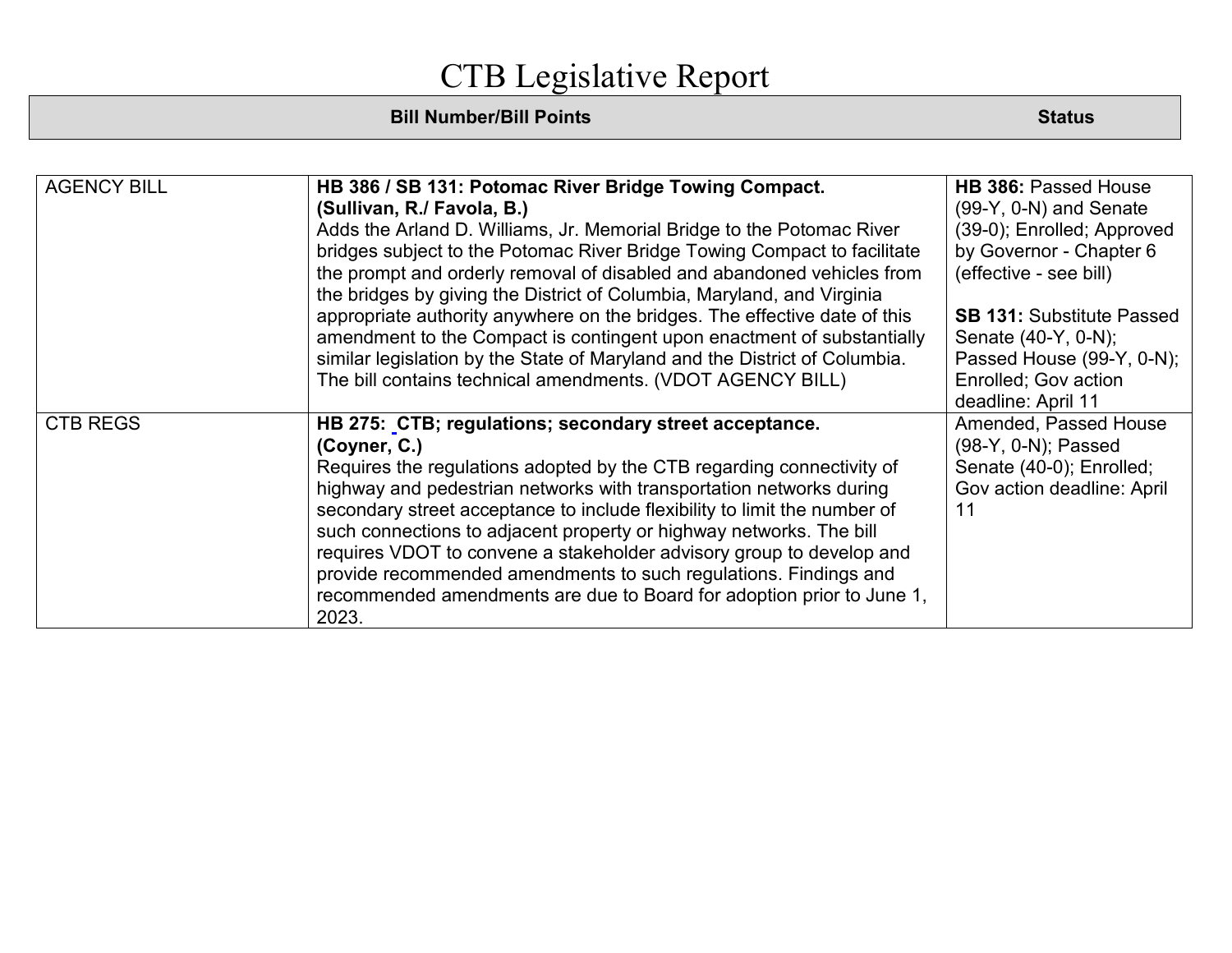| <b>DRPT</b> | HB 142: Transit Ridership Incentive Program; amount of funds to be<br>used to establish programs (McQuinn, D.)<br>Changes from a maximum of 25 percent to a minimum of 25 percent the<br>percentage of Transit Ridership Incentive Program (TRIP) funds required<br>to be used to support the establishment of programs to reduce the impact<br>of fares on low-income individuals. The bill requires at least 25 percent of<br>TRIP funds to be used to support regional transit initiatives and provides<br>that the Commonwealth Transportation Board has the discretion to allocate<br>the remaining funds available as authorized by law and based on the | Passed House (92-Y, 8-N);<br>Passed Senate (30-Y,10-<br>N); Enrolled; Gov action<br>deadline April 11                                              |
|-------------|----------------------------------------------------------------------------------------------------------------------------------------------------------------------------------------------------------------------------------------------------------------------------------------------------------------------------------------------------------------------------------------------------------------------------------------------------------------------------------------------------------------------------------------------------------------------------------------------------------------------------------------------------------------|----------------------------------------------------------------------------------------------------------------------------------------------------|
|             | programs and initiatives submitted during the application process.                                                                                                                                                                                                                                                                                                                                                                                                                                                                                                                                                                                             |                                                                                                                                                    |
|             | SB 281: Transit buses; exempts a manufacturer, etc. engaged in<br>distribution from certain requirements (Ebbin, A.)<br>Exempts a manufacturer engaged in the manufacture or distribution of<br>transit buses from the requirements of obtaining a license from DMV to<br>engage in business. The bill also exempts transit buses from dealer's<br>license plate and temporary license plate requirements.                                                                                                                                                                                                                                                     | Amended, Passed Senate<br>$(40-Y, 0-N)$ ; Amended,<br>Passed House (99-Y, 0-N);<br>Senate agreed to House<br>amendment $(39-Y, 0-N)$ ;<br>Enrolled |
|             | SB 342: Transit Ridership Incentive Program; use of funds for<br>reduced-fare or zero-fare transit programs (Barker, G.)<br>Directs the CTB to use at least 25 percent of the funds available for the<br>Transit Ridership Incentive Program for grants to fund reduced-fare or<br>zero-fare transit projects. Under current law, the amount that may be used<br>for such programs is capped at 25 percent. The bill provides that funds<br>awarded for reduced-fare or zero-fare transit projects shall not be included<br>in the requirement that funds be awarded in accordance with a statewide<br>equitable ratio.                                        | Passed Senate (40-Y, 0-<br>N); Amended, Passed<br>House (80-Y, 19-N);<br>Senate agreed to House<br>amendment (39-Y, 0-N);<br>Enrolled              |
|             | SB 725: Virginia Passenger Rail Authority; membership (Pillion, T.).<br>Changes makeup of board membership by having one member from<br>Planning Districts 3 or 4 and one member from Planning Districts 5, 9, 10,<br>or 11. Currently, two members are from Planning Districts 5, 9, 10, or 11.                                                                                                                                                                                                                                                                                                                                                               | Passed Senate (38-Y, 0-<br>N); Amended, Passed<br>House (98-Y, 0-N); Senate<br>agreed to House<br>amendment (39-Y, 0-N);<br>Enrolled               |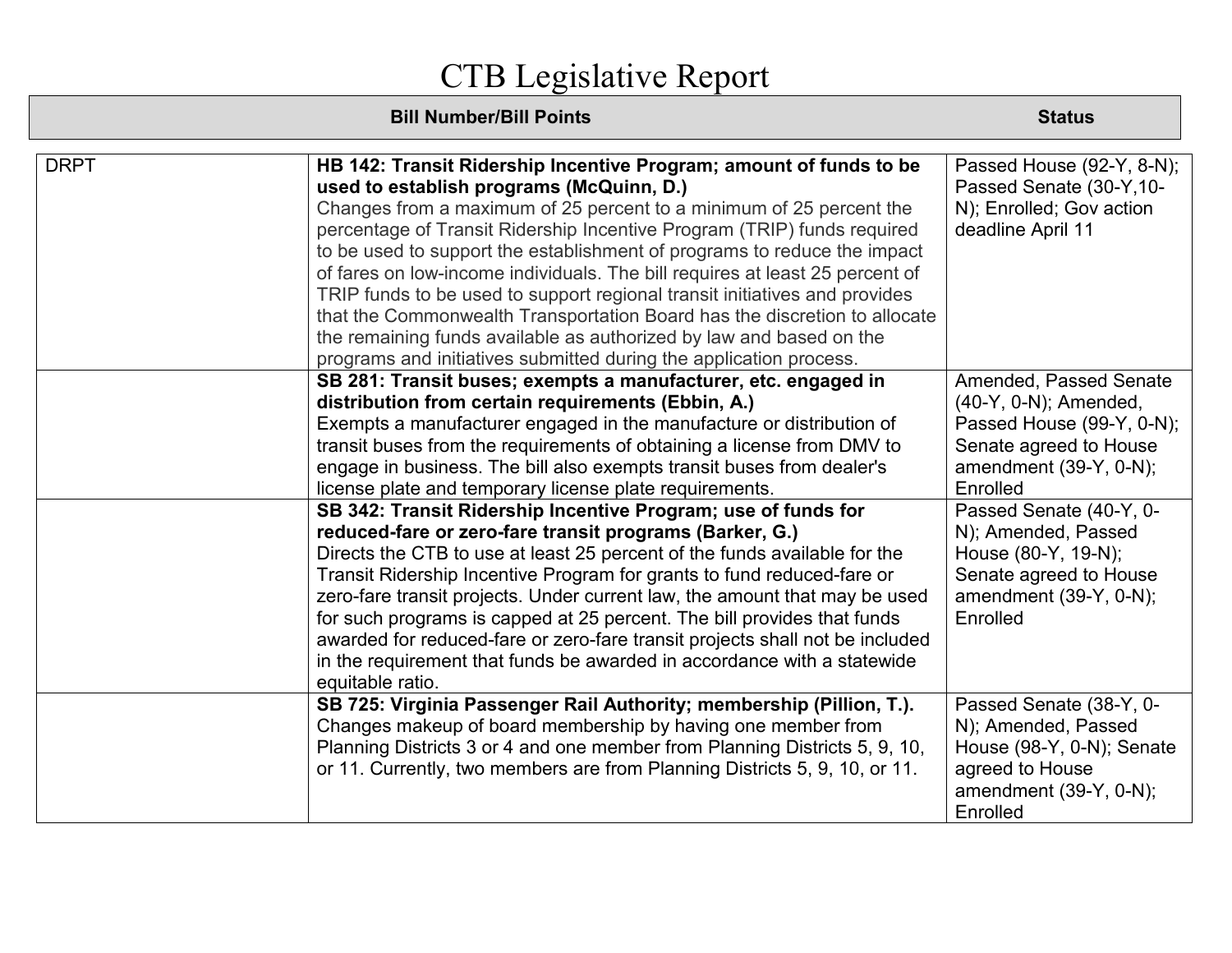|                       | <b>Bill Number/Bill Points</b>                                                                                                                                                                                                                                                                                                                | <b>Status</b>                                                                                                                                                  |
|-----------------------|-----------------------------------------------------------------------------------------------------------------------------------------------------------------------------------------------------------------------------------------------------------------------------------------------------------------------------------------------|----------------------------------------------------------------------------------------------------------------------------------------------------------------|
| <b>EMINENT DOMAIN</b> | SB 9: Eminent domain; payment of judgment; attorney fees.<br>(Petersen, J.)<br>Provides for attorney fees to be awarded in eminent domain cases in which<br>there is a judgment for a property owner if such judgment is not paid within<br>the time required by law.                                                                         | Amended, Passed Senate<br>(40-Y, 0-N); Amended,<br>Passed House (100-Y, 0-<br>N); House amendment<br>agreed to by Senate (40-Y,<br>0-N); Enrolled              |
|                       | SB 666: Eminent domain; lost profits. (Petersen, J.)<br>Redefines "lost profits" for the purposes of determining just compensation<br>in eminent domain cases and limits current prohibition against<br>compensation for inverse condemnation claims involving temporary<br>interruption of or interference with business or farm operations. | <b>Substitute Passed Senate</b><br>$(40-Y, 0-N)$ ; Substitute<br>Passed House (99-Y, 1-N);<br>House substitute agreed to<br>by Senate (39-Y, 0-N);<br>Enrolled |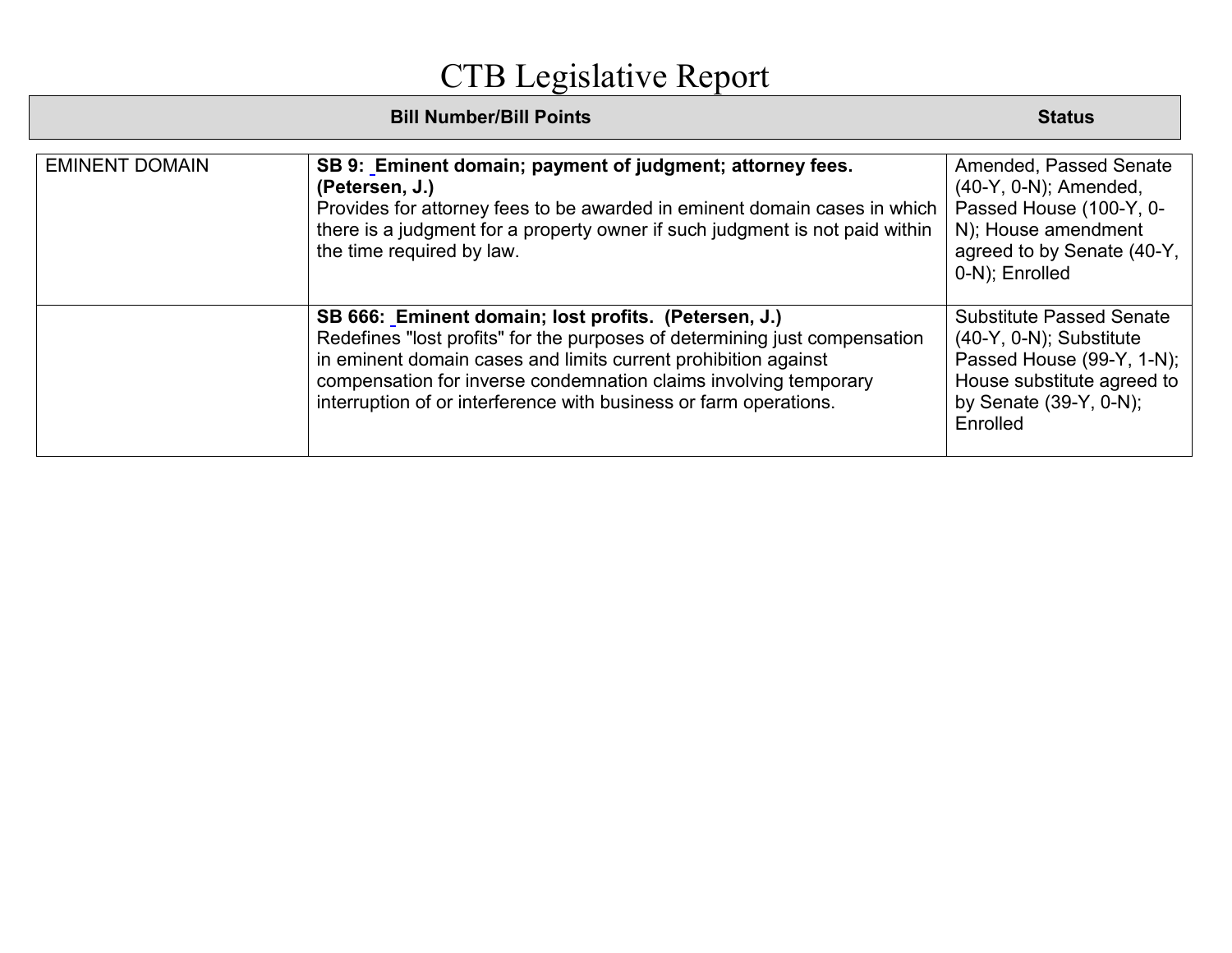| <b>EMINENT DOMAIN (Cont.)</b> | SB 694: Eminent domain. (Obenshain, M.)                                           | <b>Substitute Passed Senate</b> |
|-------------------------------|-----------------------------------------------------------------------------------|---------------------------------|
|                               | Makes various changes to the laws pertaining to condemnation                      | $(38-Y, 0-N)$ ; Substitute      |
|                               | procedures, including (i) providing that localities shall not condition or delay  | Passed House (52-Y, 46-         |
|                               | the timely advancement or approval of any application for or grant of any         | N); House substitute            |
|                               | permit or other approval for real property for the purpose of allowing the        | rejected by Senate (18-Y,       |
|                               | condemnation or acquisition of the property; (ii) requiring a condemnor to        | 20-N); Conference Report        |
|                               | provide the property owner with a copy of its title report and all recorded       | agreed to by Senate (32-Y,      |
|                               | instruments found in the title examination; (iii) requiring the clerk of court,   | 8-N) and House (63-Y, 34-       |
|                               | when funds are paid into the court during a condemnation proceeding, to           | N)                              |
|                               | deposit such funds into an interest-bearing account; (iv) requiring the court     |                                 |
|                               | to order the condemnor to reimburse the property owner for the reasonable         |                                 |
|                               | costs and fees, not to exceed \$7,500, for a survey (under current law, this      |                                 |
|                               | amount is capped at \$1,000); (v) requiring temporary construction                |                                 |
|                               | easements to have an expiration date included in the recorded certificate         |                                 |
|                               | and requiring condemnors to record a certificate of completion within 90          |                                 |
|                               | days upon completion of construction of any public use project for which a        |                                 |
|                               | portion of private property was taken; (vi) requiring that a condemnor who        |                                 |
|                               | has been sued for just compensation pursuant to a "quick-take"                    |                                 |
|                               | condemnation procedure to reimburse the property owner for his fees and           |                                 |
|                               | costs incurred in filing the petition; and (vii) permitting the owner of property |                                 |
|                               | that the Commissioner of Highways has taken to petition the circuit court         |                                 |
|                               | for the appointment of commissioners or the empanelment of a jury to              |                                 |
|                               | determine just compensation under certain circumstances and requiring             |                                 |
|                               | the Commission of Highways to reimburse the owner for his fees and costs          |                                 |
|                               | incurred in filing the petition. The bill also amends the definition of lost      |                                 |
|                               | access.                                                                           |                                 |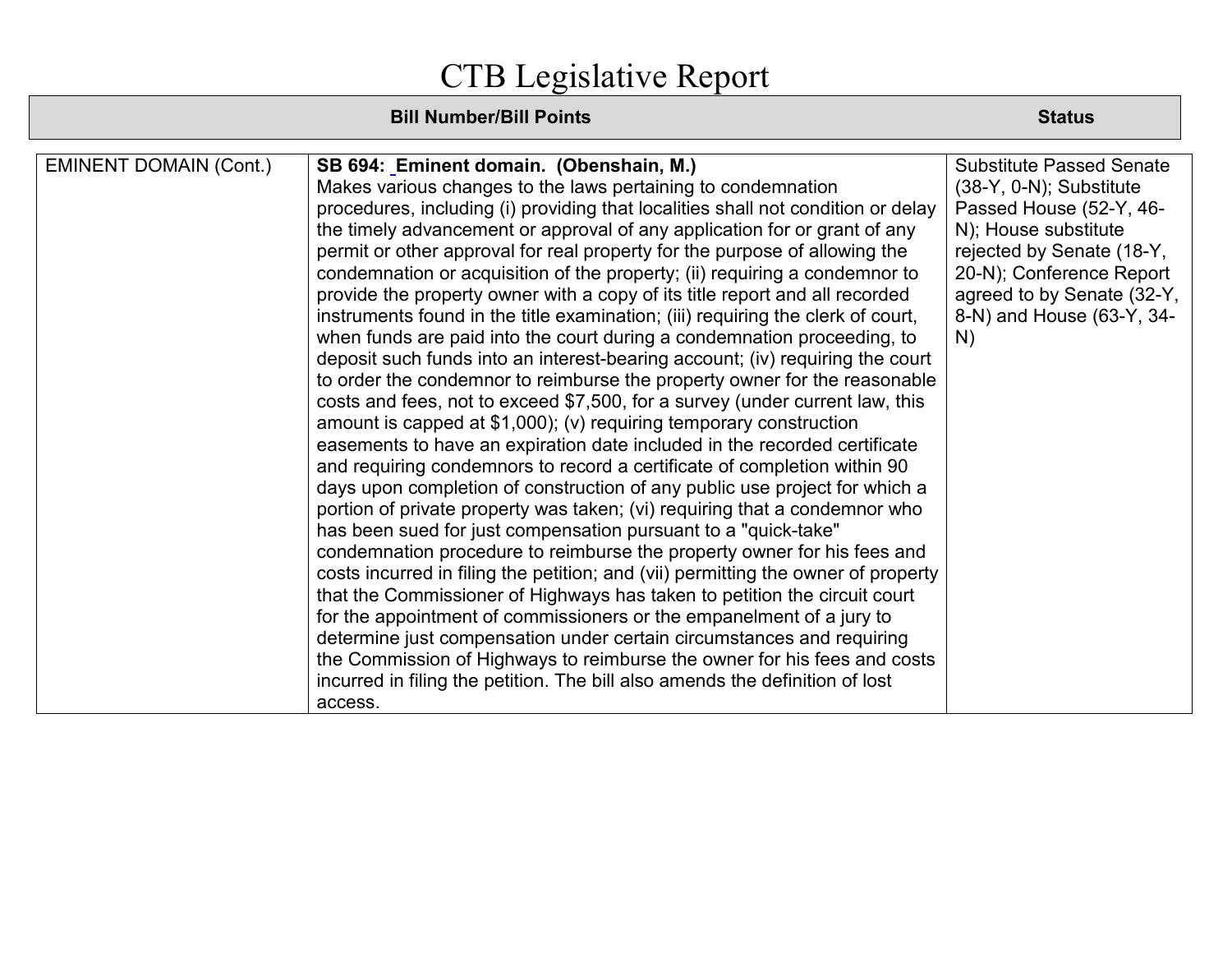| <b>PROCUREMENT</b> | HB 429 / SB 225: Procurement; architectural and professional<br>engineering term contracting. (Bulova, D. /McPike, J.)<br>Provides that the sum of all projects performed in an architectural and<br>professional engineering contract term shall not exceed \$10 million, and<br>the fee for any single project shall not exceed \$2.5 million. The bill allows a<br>contract for multiple architectural or professional engineering projects to be<br>renewable for up to three additional terms at the option of the public body.<br>Current law limits the sum of all projects performed in a one-year contract<br>term to \$750,000, with up to four additional one-year terms at the option of<br>the public body, and limits the fee for any single project to \$150,000, with<br>specific exceptions to those limits, including a limit for total projects for rail<br>projects of \$5 million and for highway projects, \$8 million. The bill also<br>removes specific agency and locality exceptions to such current limits.<br>Includes an enactment clause that the provisions of this act shall apply to<br>any contract for which the solicitation was issued on and after July 1, 2022. | <b>HB 429: Substitute Passed</b><br>House (99-Y, 0-N);<br>Amended, Passed Senate<br>(40-Y, 0-N); Senate<br>amendment agreed to by<br>House; Enrolled; Gov<br>action deadline: April 11<br><b>SB 225: Passed Senate</b><br>(38-Y, 0-N); Amended,<br>Passed House (99-Y, 0-N);<br>House amendment agreed<br>to by Senate; Enrolled;<br>Gov action deadline: April |
|--------------------|--------------------------------------------------------------------------------------------------------------------------------------------------------------------------------------------------------------------------------------------------------------------------------------------------------------------------------------------------------------------------------------------------------------------------------------------------------------------------------------------------------------------------------------------------------------------------------------------------------------------------------------------------------------------------------------------------------------------------------------------------------------------------------------------------------------------------------------------------------------------------------------------------------------------------------------------------------------------------------------------------------------------------------------------------------------------------------------------------------------------------------------------------------------------------------------------------------|-----------------------------------------------------------------------------------------------------------------------------------------------------------------------------------------------------------------------------------------------------------------------------------------------------------------------------------------------------------------|
|--------------------|--------------------------------------------------------------------------------------------------------------------------------------------------------------------------------------------------------------------------------------------------------------------------------------------------------------------------------------------------------------------------------------------------------------------------------------------------------------------------------------------------------------------------------------------------------------------------------------------------------------------------------------------------------------------------------------------------------------------------------------------------------------------------------------------------------------------------------------------------------------------------------------------------------------------------------------------------------------------------------------------------------------------------------------------------------------------------------------------------------------------------------------------------------------------------------------------------------|-----------------------------------------------------------------------------------------------------------------------------------------------------------------------------------------------------------------------------------------------------------------------------------------------------------------------------------------------------------------|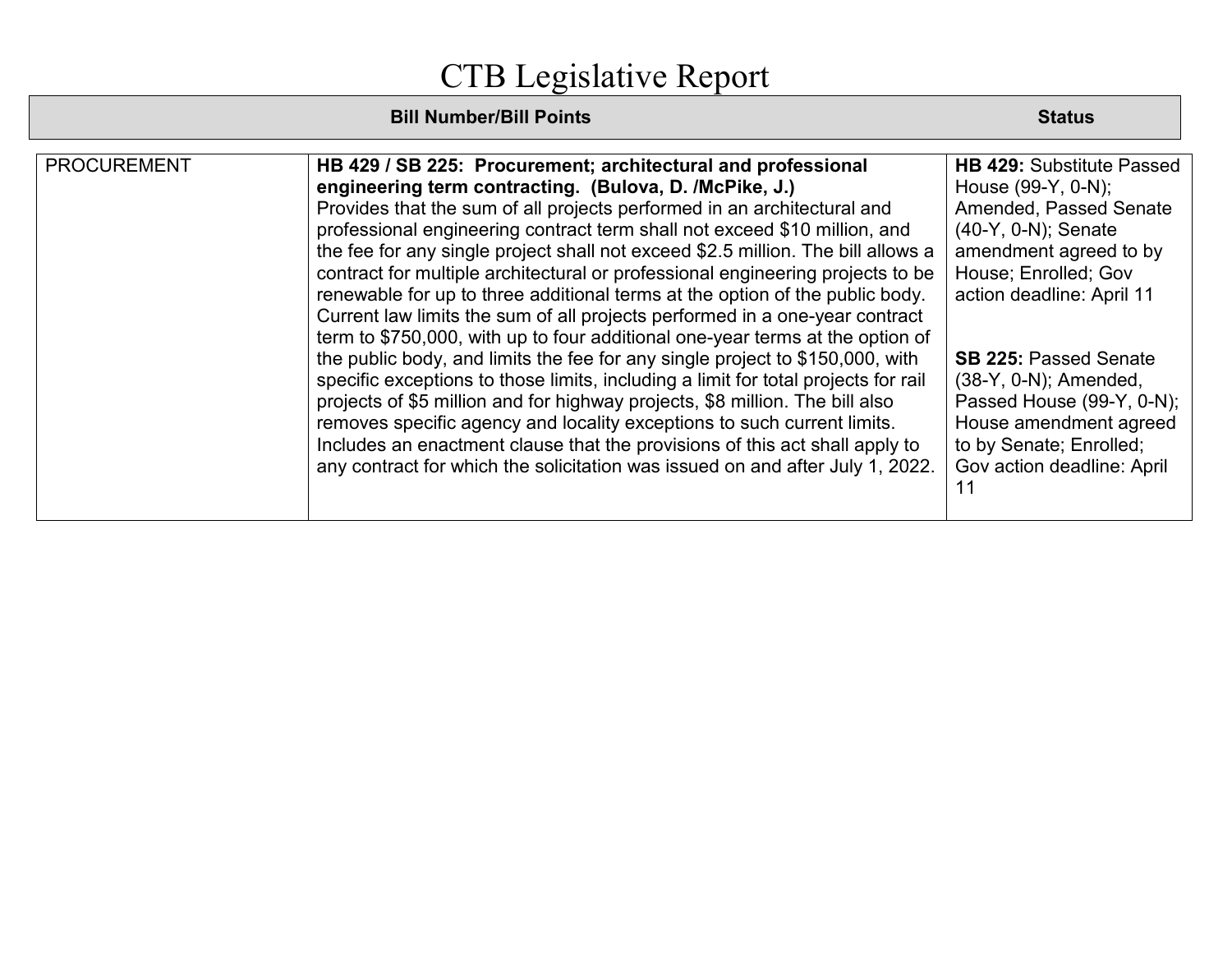| Requires DGS, beginning October 1, 2022, to procure a total cost of                                                                                                                                                                                                                                                                                                                                                                                                                                                                                                                                                                                                                         | Passed House (99-Y, 0-N);                                                                                                  |
|---------------------------------------------------------------------------------------------------------------------------------------------------------------------------------------------------------------------------------------------------------------------------------------------------------------------------------------------------------------------------------------------------------------------------------------------------------------------------------------------------------------------------------------------------------------------------------------------------------------------------------------------------------------------------------------------|----------------------------------------------------------------------------------------------------------------------------|
| ownership calculator prior to procuring any vehicles. Beginning January 1,<br>2023, DGS and all agencies of the Commonwealth shall utilize the<br>calculator prior to purchasing or leasing vehicles and to purchase electric<br>vehicles unless the calculator clearly indicates that purchasing or leasing<br>an internal combustion-engine vehicle has a lower cost of ownership. The<br>bill requires DGS to provide technical assistance to all public bodies in the<br>use of such calculator. The bill requires DGS to report a summary of such<br>procurements to the Governor and the General Assembly by January 1,                                                               | House substitute agreed to<br>by Senate (39-Y, 0-N);<br>Enrolled                                                           |
| vehicles and vehicles used by agencies of the Commonwealth for law-<br>enforcement, incident response, or other emergency response activities<br>from its provisions. Includes an enactment clause to have the DGS Public<br>Body Procurement Workgroup evaluate the appropriateness of requiring<br>DGS and all agencies to use a total cost of ownership calculator to, prior to<br>purchasing or leasing any medium-duty or heavy-duty vehicle, assess and<br>compare the total cost to purchase, own, lease, and operate medium-duty<br>or heavy-duty internal combustion-engine vehicles versus comparable<br>electric vehicles. Report due by December 1, 2022 to the Chairs of House |                                                                                                                            |
|                                                                                                                                                                                                                                                                                                                                                                                                                                                                                                                                                                                                                                                                                             | 2026, and every three years thereafter. The bill exempts emergency<br>General Laws and Senate General Laws and Technology. |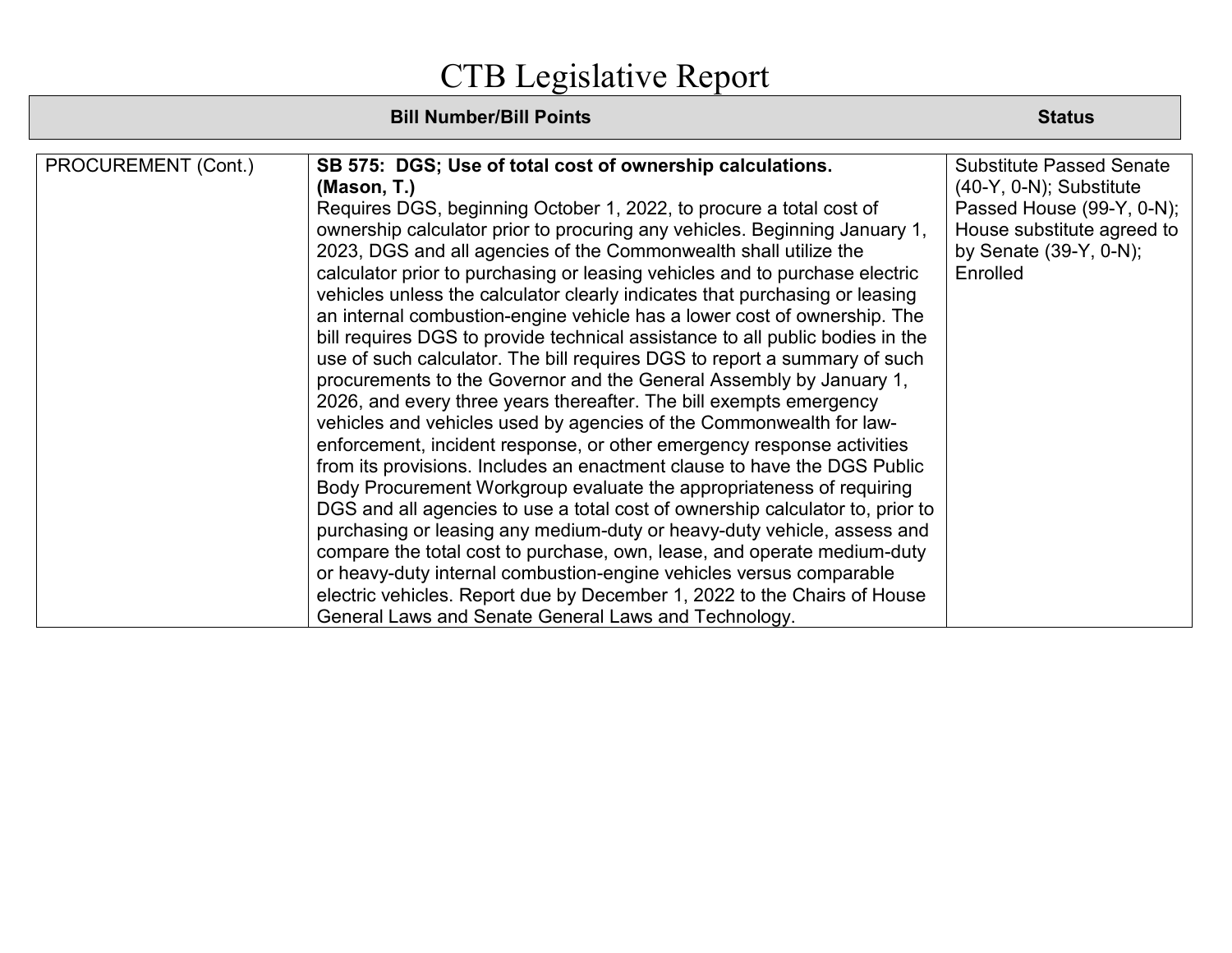| <b>RESILIENCY</b> | HB 516 / SB 551: Flood resiliency and protection.                              | HB 516: Amended, Passed          |
|-------------------|--------------------------------------------------------------------------------|----------------------------------|
|                   | (Bulova, D. / Marsden, D.)                                                     | House (100-Y, 0-N);              |
|                   | Implements recommendations from the first Virginia Coastal Resilience          | Passed Senate (27-Y, 12-         |
|                   | Master Plan. The bill provides guidelines for the development of a Virginia    | N); Enrolled; Gov action         |
|                   | Flood Protection Master Plan for the Commonwealth and requires that the        | deadline: April 11               |
|                   | Coastal Resilience Master Plan be updated by December 31, 2022, and            |                                  |
|                   | every five years thereafter. The bill establishes the Virginia Coastal         | <b>SB 551: Substitute Passed</b> |
|                   | Resilience Technical Advisory Committee to assist with the updates and         | Senate (24-Y, 16-N);             |
|                   | requires the development of a community outreach and engagement plan           | Amended, Passed House            |
|                   | to ensure meaningful involvement by affected and vulnerable community          | (98-Y, 0-N); House               |
|                   | residents. Commissioner of Highways and Director of VTRC shall serve on        | amendment agreed to by           |
|                   | the Committee. The Committee shall meet quarterly. The bills also require      | Senate (32-Y, 7-N);              |
|                   | that the Chief Resilience Officer report every two years, beginning July 1,    | Enrolled                         |
|                   | 2023, on the status of flood resilience/flood resilience planning in the       |                                  |
|                   | Commonwealth, reporting on an evaluation of flood protection for critical      |                                  |
|                   | human and natural infrastructure and the risks to, among other things,         |                                  |
|                   | critical transportation infrastructure.                                        |                                  |
|                   | HB 517: Chief Resilience Officer. (Bulova, D.)                                 | Passed House (100-Y, 0-          |
|                   | Clarifies the designation and role of the Chief Resilience Officer from under  | N); Passed Senate (39-Y,         |
|                   | the responsibility of the Secretary of Public Safety and Homeland Security     | 0-N); Enrolled                   |
|                   | to the Secretary of Natural and Historic Resources and adds provisions         |                                  |
|                   | related to the role of the Chief Resilience Officer in creating and overseeing |                                  |
|                   | the implementation of a Virginia Flood Protection Master Plan and a            |                                  |
|                   | Virginia Coastal Resilience Master Plan. Under current law, the Secretary      |                                  |
|                   | of Natural and Historic Resources is designated the Chief Resilience           |                                  |
|                   | Officer. Also requires that the Chief Resilience Officer report every two      |                                  |
|                   | years, beginning July 1, 2023, on the status of flood resilience/flood         |                                  |
|                   | resilience planning in the Commonwealth, reporting on an evaluation of         |                                  |
|                   | flood protection for critical human and natural infrastructure and the risks   |                                  |
|                   | to, among other things, critical transportation infrastructure. This is a      |                                  |
|                   | Chesapeake Bay Commission initiative.                                          |                                  |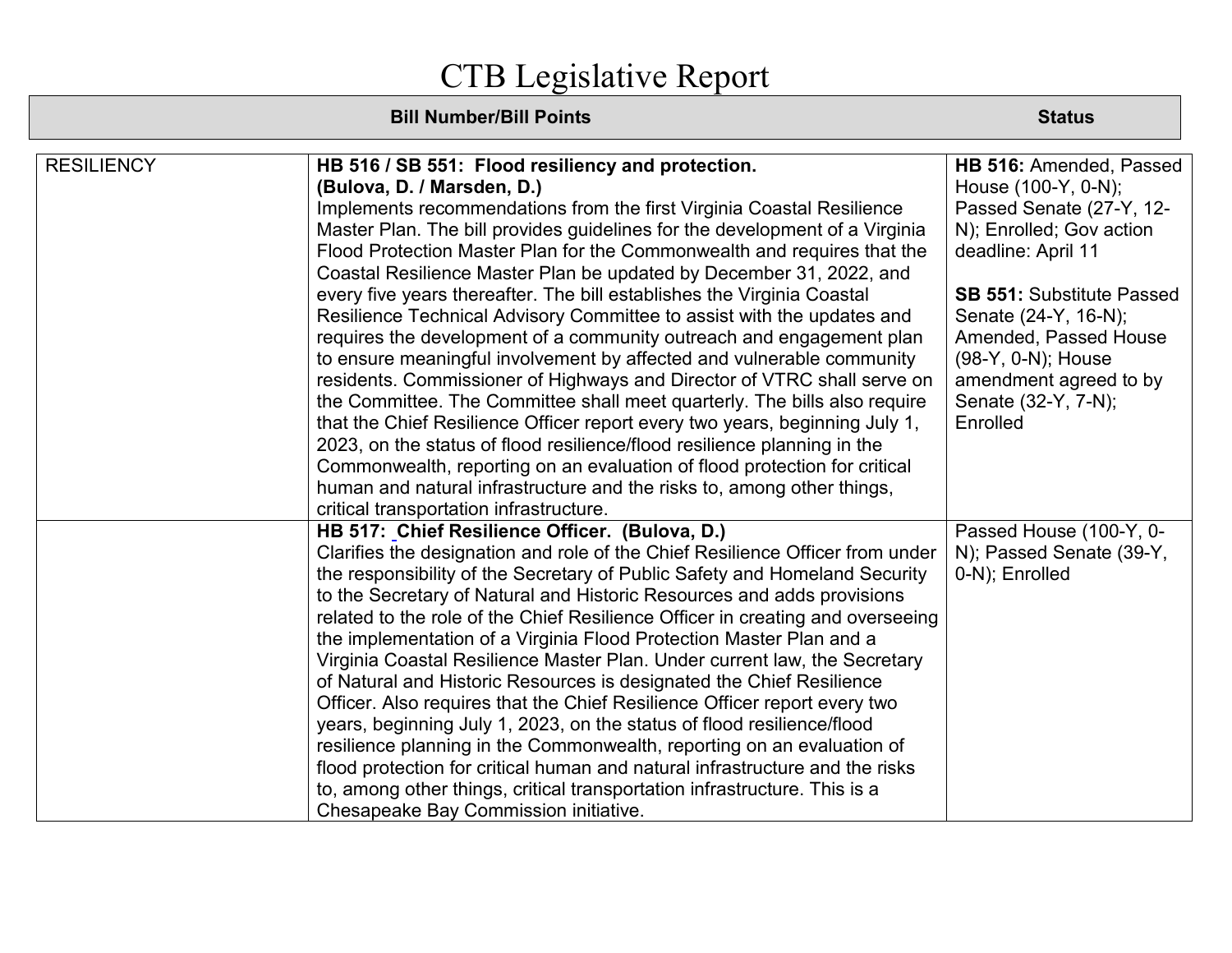| <b>SAFETY</b> | HB 793 /SB 450: Traffic incident management vehicles.<br>(LaRock, D. / Boysko, J.)<br>Authorizes traffic incident management vehicles, defined in the bill,<br>operated by persons who complete certain training and recertification<br>requirements to be equipped with flashing red or red and white secondary<br>warning lights.                                                                                                                                                                                                                                                                                                                                                                                                                                                                                                        | <b>HB 793: Substitute Passed</b><br>House (98-Y, 0-N);<br>Amended, Passed Senate<br>(29-Y, 11-N); Senate<br>amendment agreed to by<br>House; Enrolled; Gov<br>action deadline: April 11<br>SB 450: Amended, Passed<br>Senate (30-Y, 10-N);<br>Passed House (100-Y, 0-<br>N); Enrolled; Gov action<br>deadline: April 11 |
|---------------|--------------------------------------------------------------------------------------------------------------------------------------------------------------------------------------------------------------------------------------------------------------------------------------------------------------------------------------------------------------------------------------------------------------------------------------------------------------------------------------------------------------------------------------------------------------------------------------------------------------------------------------------------------------------------------------------------------------------------------------------------------------------------------------------------------------------------------------------|-------------------------------------------------------------------------------------------------------------------------------------------------------------------------------------------------------------------------------------------------------------------------------------------------------------------------|
| <b>TAX</b>    | HB 90: Sales tax; exemption for food purchased for human<br>consumption and essential personal hygiene products. (McNamara,<br>J.)<br>Exempts food purchased for human consumption and essential personal<br>hygiene products (the grocery tax) from all state, regional, and local sales<br>taxes. The bill dedicates state sales tax revenue to provide a supplemental<br>school payment to counties and cities. For fiscal year 2023, the payment is<br>the county or city's fiscal year 2022 distribution of revenue from the grocery<br>tax. For fiscal year 2024 and after, the payment is the previous year's<br>payment multiplied by the county or city's local sales tax index, defined in<br>the bill as the ratio by which sales tax revenues in a county or city for the<br>current year exceed the previous year's revenues. | <b>Substitute Passed House</b><br>(80-Y, 20-N); Substitute<br>passed Senate (38-Y, 2-N);<br>Senate Substitute rejected<br>by House; in Conference<br>Committee; Continued to<br>2022 Special Session I                                                                                                                  |
|               | HB 1155: Sales and use tax; media-related exemptions. (Byron, K.)<br>Makes changes to the sales and use tax exemption for amplification,<br>transmission, and distribution equipment used to provide Internet services.<br>Under the bill, the exemption would apply to network equipment used to<br>provide Internet service, regardless of whether the provider of such service<br>is also a telephone common carrier or whether such network is also used<br>to provide services other than Internet services.                                                                                                                                                                                                                                                                                                                          | Passed House (96-Y 0-N<br>1-A); Passed Senate (39-<br>$Y$ , 0-N, 1-A); Enrolled                                                                                                                                                                                                                                         |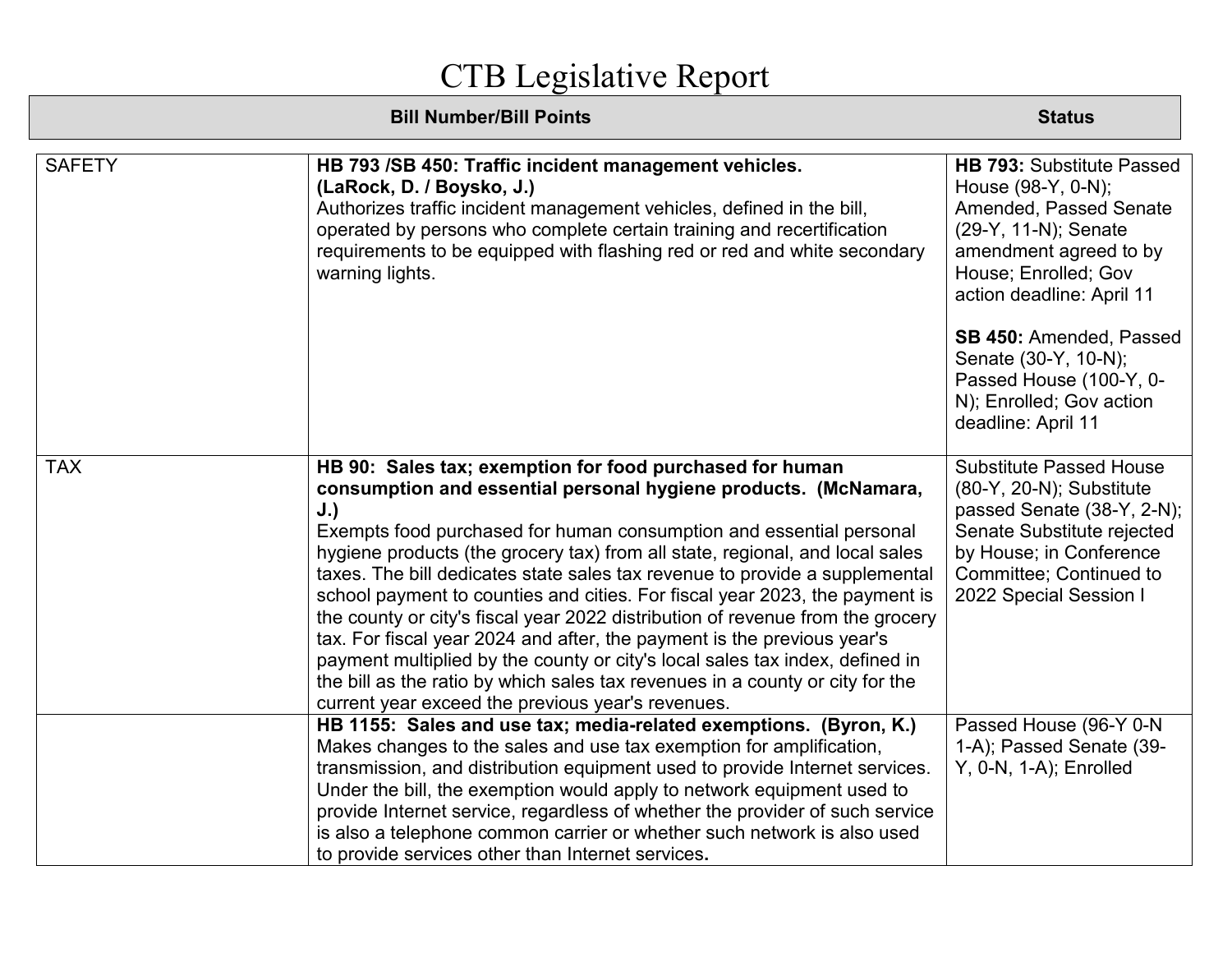| <b>STUDIES</b> | HB 66: Use of utility vehicles on secondary roads. (Edmunds, J.)<br>Provides that a person with a valid driver's license and insurance may<br>operate a utility vehicle equipped with certain equipment on secondary<br>roads located in counties with a population of 100,000 or less.<br>This bill was left in House Transportation Committee but a letter<br>seeking study of the issues is anticipated.                                                                                                                                                                                                                                                                                                                                                                                      | <b>Referred to House</b><br>Transportation Sub #3:<br><b>Highway Safety and Policy;</b><br>recommends laying on the<br>table; Left in House<br><b>Transportation Committee</b>                |
|----------------|--------------------------------------------------------------------------------------------------------------------------------------------------------------------------------------------------------------------------------------------------------------------------------------------------------------------------------------------------------------------------------------------------------------------------------------------------------------------------------------------------------------------------------------------------------------------------------------------------------------------------------------------------------------------------------------------------------------------------------------------------------------------------------------------------|-----------------------------------------------------------------------------------------------------------------------------------------------------------------------------------------------|
|                | HB 482: VDOT; performance standards for review of certain plans.<br>(Austin, T.)<br>Directs VDOT to adopt performance standards for review and approval of<br>subdivision and commercial development plans by January 1, 2025. The<br>bill requires the Commissioner of Highways to gather and tabulate<br>information to support development of the performance standards and<br>submit a report of original standards developed to the Chairman of the<br>CTB.                                                                                                                                                                                                                                                                                                                                 | Amended, Passed House<br>(98-Y, 0-N); Passed<br>Senate (40-0); Enrolled;<br>Gov action deadline: April<br>11                                                                                  |
|                | HB 546: Transportation safety funding. (Roem, D.)<br>Provides that for any year in which there is a surplus, the Governor shall<br>include in his proposed budget an appropriation of 10 percent of such<br>surplus for the Transportation Safety Fund, created by the bill, for the<br>purpose of funding projects that would improve transportation safety,<br>implement safe system approach designs, improve high accident risk<br>areas, and create safer options for pedestrians and bicyclists. The bill<br>directs the Secretary of Transportation to establish a process for soliciting,<br>reviewing, and selecting project submissions by local governing bodies.<br>This bill was left in House Transportation Committee but a letter<br>seeking study of the issues is anticipated. | <b>Referred to House</b><br>Transportation Sub #2:<br>Transportation<br>Infrastructure and Funding;<br>recommends passing by<br>with letter; Left in House<br><b>Transportation Committee</b> |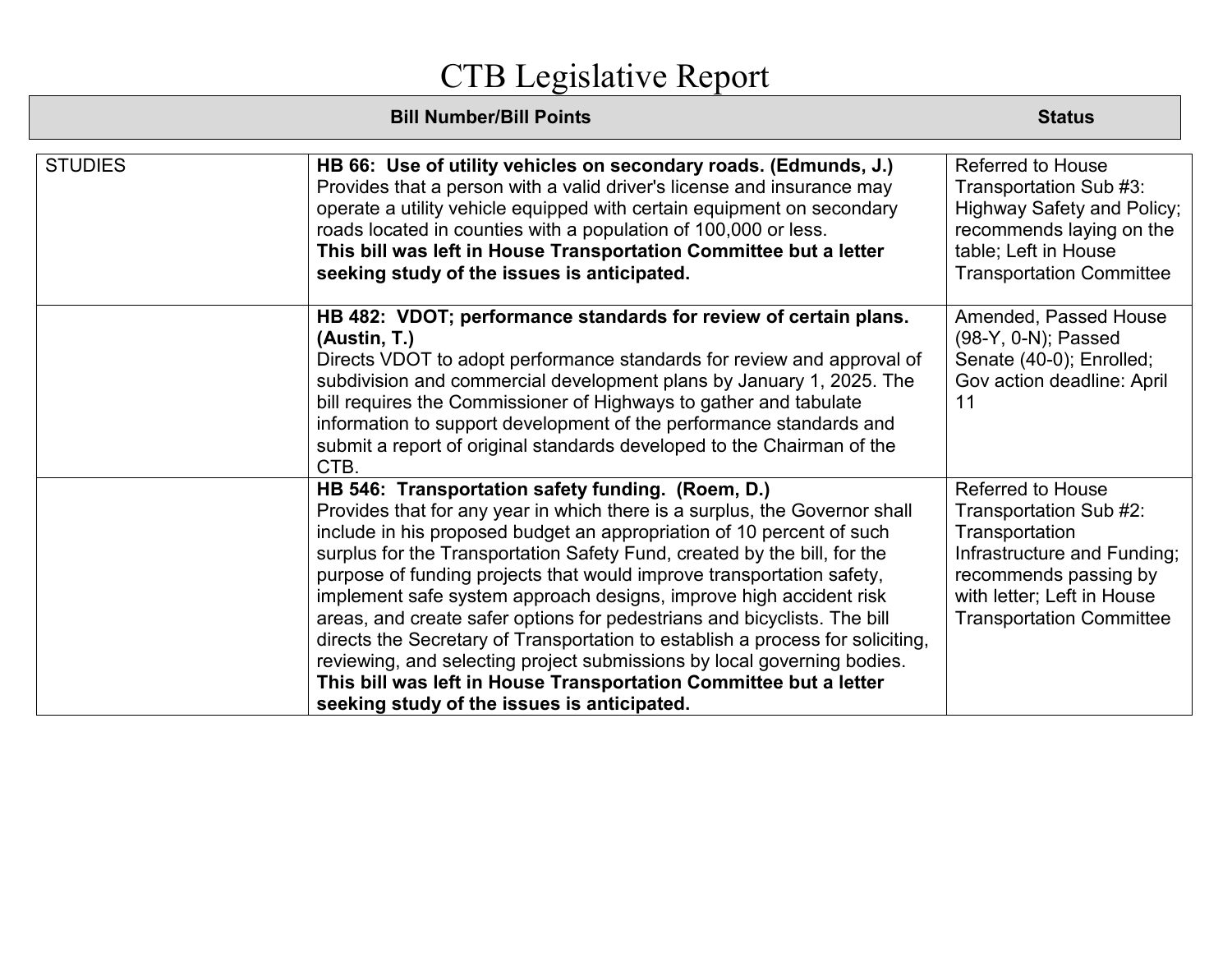| STUDIES (Cont.) | HB 567 / SB 522: Toll Relief Program; eligibility. (Scott, D. / Lucas, L.)        | HB 567: Continued to 2023       |
|-----------------|-----------------------------------------------------------------------------------|---------------------------------|
|                 | Requires VDOT to expand eligibility for the Toll Relief Program for the tolls     | in House Transportation         |
|                 | on the Downtown and Midtown Tunnels to residents of the Cities of                 | Committee                       |
|                 | Portsmouth and Norfolk with an income of \$45,000 or less per year. The           |                                 |
|                 | bill requires that all eligible residents receive the same toll relief regardless | SB 522: Continued to 2023       |
|                 | of income level. The bill provides that funding for the additional toll relief    | in Senate Finance and           |
|                 | shall be paid by the Commonwealth from the federal American Rescue                | <b>Appropriations Committee</b> |
|                 | Plan Act (ARPA), as possible, and any costs not covered by the ARPA               |                                 |
|                 | shall be the responsibility of the Commonwealth. The bill expires on              |                                 |
|                 | January 1, 2025. This bill was continued to 2023 and a letter seeking             |                                 |
|                 | study of the issues is anticipated.                                               |                                 |
|                 | HB 707: Smart Scale; resiliency. (Keam, M.)                                       | <b>Referred to House</b>        |
|                 | Adds resiliency, defined in the bill, to the list of factors to be considered     | Transportation Sub #2:          |
|                 | during the statewide transportation funding prioritization process commonly       | Transportation                  |
|                 | known as SMART SCALE. The bill also requires that the factors of                  | Infrastructure and Funding;     |
|                 | congestion mitigation, economic development, accessibility, safety,               | recommends laying on the        |
|                 | resiliency, and environmental quality be considered relative to the               | table; Left in House            |
|                 | anticipated life-cycle cost of the project or strategy under consideration.       | <b>Transportation Committee</b> |
|                 | This bill was left in House Transportation Committee and a letter                 |                                 |
|                 | seeking study of the issues/SMART Scale is anticipated.                           |                                 |
|                 | HB 859 / SB 445: Roadways operating under the Virginia Highway                    | HB 859: Continued to 2023       |
|                 | Corporation Act of 1988 to operate under PPTA. (Reid, D. / Boysko, J.)            | in House Transportation         |
|                 | Directs the Commissioner of Highways to evaluate whether it is in the             | Committee                       |
|                 | public interest for any roadway operated pursuant to the Virginia Highway         |                                 |
|                 | Corporation Act of 1988 (HCA) to operate instead under the authority and          | SB 445: Continued to 2023       |
|                 | requirements provided by PPTA. The bill authorizes the Commissioner, if           | in Senate Transportation        |
|                 | he determines it is in the public interest for any such roadway to operate        | Committee                       |
|                 | under the PPTA and if the Secretary of Transportation and the                     |                                 |
|                 | Transportation Public-Private Partnership Steering Committee concur, to           |                                 |
|                 | negotiate and execute a new comprehensive agreement with the operator             |                                 |
|                 | of such roadway to operate under the authority and requirements provided          |                                 |
|                 | by the PPTA. The bill has an expiration date of January 1, 2024. The bill         |                                 |
|                 | was continued to 2023 and a letter requesting study/review is                     |                                 |
|                 | anticipated.                                                                      |                                 |
|                 |                                                                                   |                                 |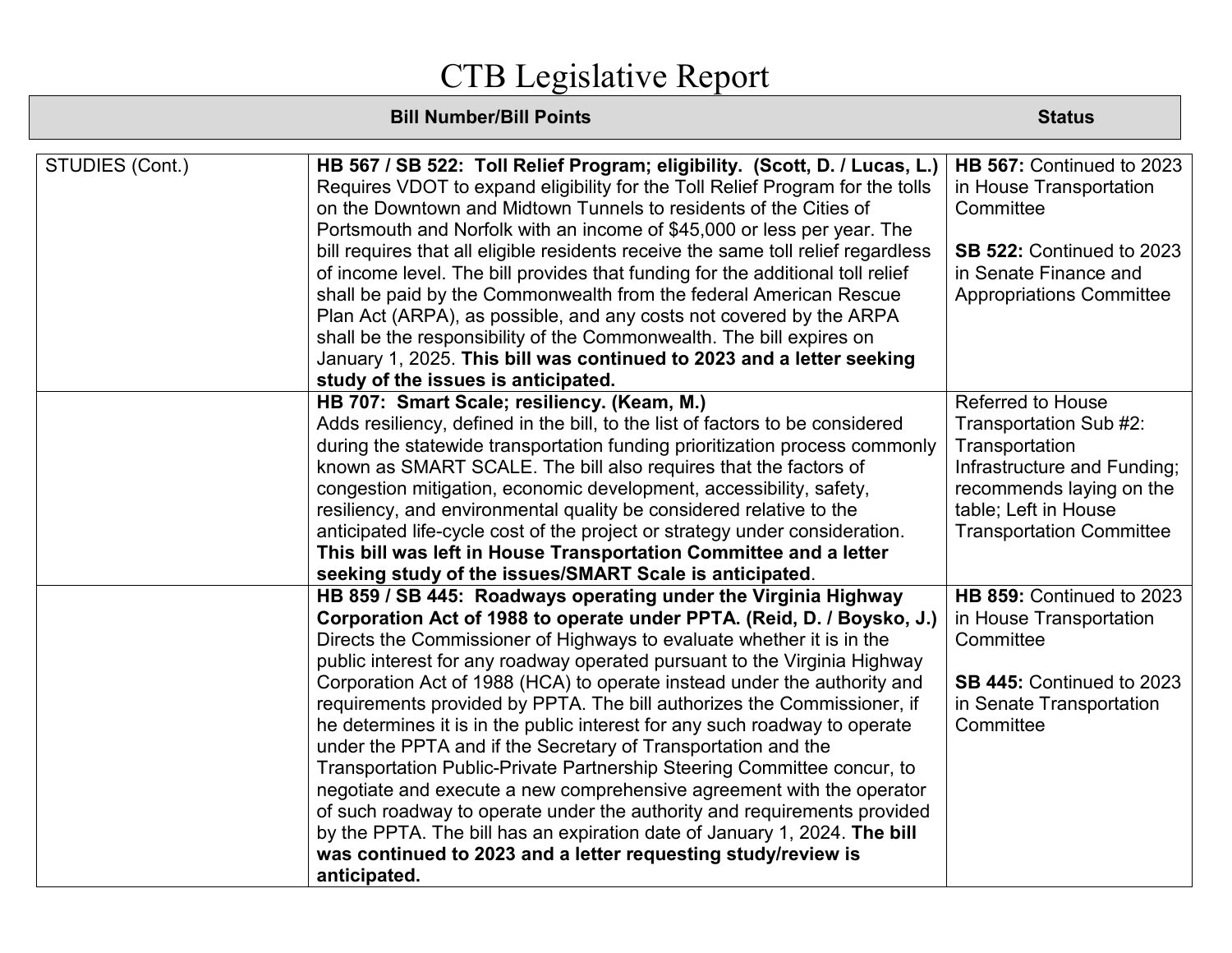| STUDIES (Cont.) | HB 1113: Transportation funding; statewide prioritization process.            | <b>Stricken in House</b>        |
|-----------------|-------------------------------------------------------------------------------|---------------------------------|
|                 | (LaRock, D.)                                                                  | <b>Transportation Committee</b> |
|                 | Sets additional requirements by which projects or strategies submitted        |                                 |
|                 | through the SMART SCALE Prioritization Process are evaluated and              |                                 |
|                 | prioritized for funding in the Six-Year Improvement Program. The bill         |                                 |
|                 | would set a minimum weighting threshold for congestion mitigation as part     |                                 |
|                 | of the scoring process in the Northern Virginia and Hampton Roads             |                                 |
|                 | districts. The bill would modify the project selection process to ensure that |                                 |
|                 | the process for selecting projects for funding through the High Priority      |                                 |
|                 | Projects Program and the Construction District Grant Program remain           |                                 |
|                 | completely separate. In the Construction District Grant Program, projects     |                                 |
|                 | would be required to receive both a district specific score as well as an     |                                 |
|                 | overall score. This bill was stricken in anticipation of a letter seeking     |                                 |
|                 | study of the issues/SMART Scale.                                              |                                 |
|                 | SB 220: State of good repair funds. (McPike, J.)                              | Continued to 2023 in            |
|                 | Makes bridges with a general condition rating of no greater than five         | <b>Senate Transportation</b>    |
|                 | eligible for state of good repair funding. Under current law, structurally    | Committee                       |
|                 | deficient bridges and highways with deficient pavement conditions are         |                                 |
|                 | eligible for state of good repair funds. The bill eliminates the minimum and  |                                 |
|                 | maximum percentage of the state of good repair funds that each                |                                 |
|                 | construction district can receive. The bill was continued to 2023 in          |                                 |
|                 | response to the Secretary's letter advising of a review.                      |                                 |
|                 | SB 272: Climate impact of concrete; report. (Hashmi, G.)                      | <b>Substitute Passed Senate</b> |
|                 | Directs DGS to convene a stakeholder work group to review the climate         | (22-Y, 18-N); Left in House     |
|                 | impact of concrete and recommend policies and practices to incentivize the    | Agriculture, Chesapeake         |
|                 | reduction of air emission impact of the production of concrete procured by    | and Natural Resources           |
|                 | state agencies for state-funded projects. One representative from VDOT        | Committee                       |
|                 | shall serve on the work group. The work group and DGS shall submit a          |                                 |
|                 | report and public comments to the Governor and Chairs of House                |                                 |
|                 | Agriculture, Chesapeake and Natural Resources and Senate Agriculture,         |                                 |
|                 | Conservation and Natural Resources Committees no later than November          |                                 |
|                 | 1, 2023. This bill was left in House ACNR Committee but a letter              |                                 |
|                 | asking DGS and VDOT to review/study the issues is anticipated.                |                                 |